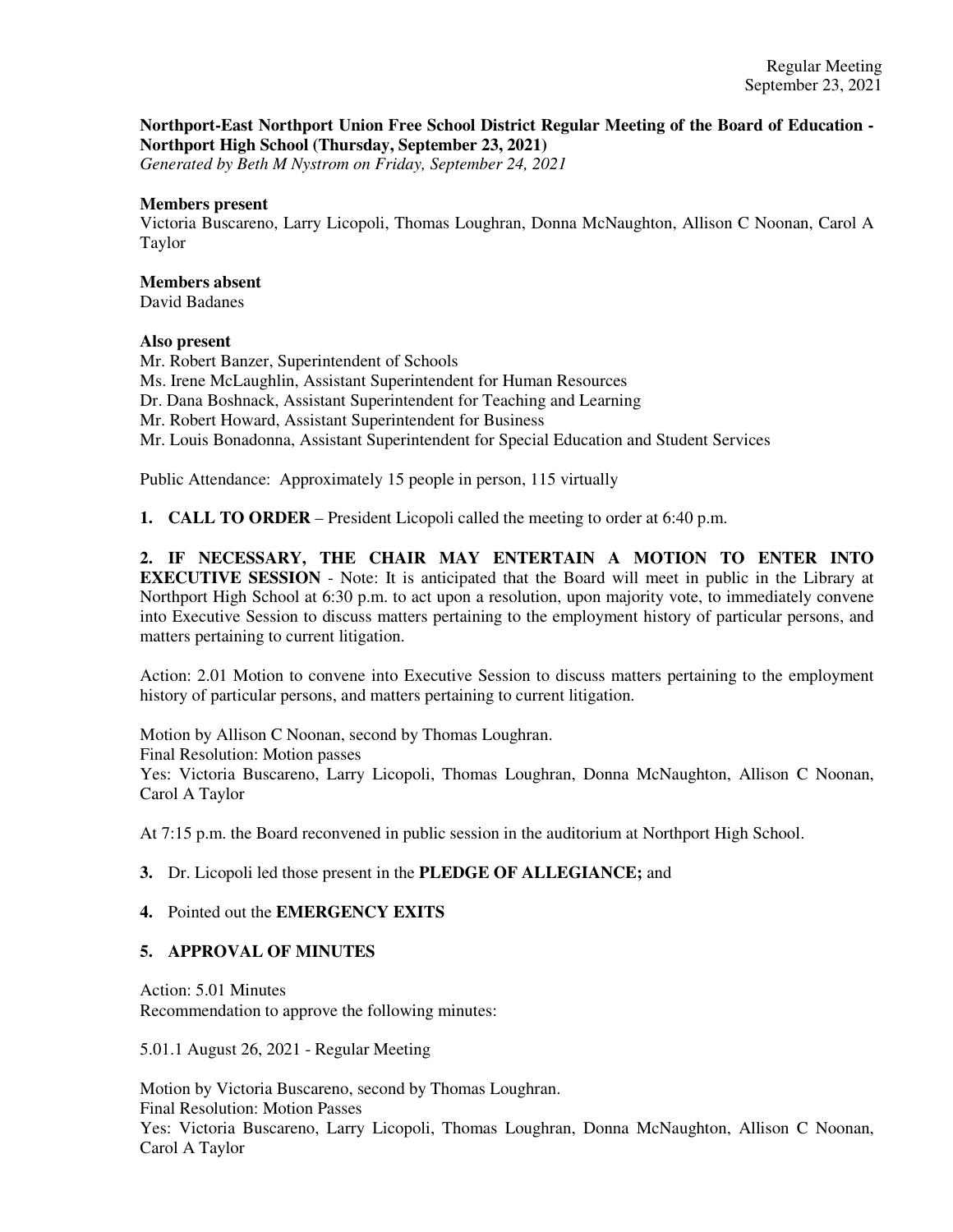Recommendation to reorder the agenda and move all items under 10., 11., 12., and 13. before item 6.

Motion by Allison C Noonan, second by Victoria Buscareno. Final Resolution: Motion Passes Yes: David Badanes, Victoria Buscareno, Larry Licopoli, Thomas Loughran, Donna McNaughton, Allison C Noonan, Carol A Taylor

## **10. SUPERINTENDENT'S REPORT, GENERAL - FOR BOARD ACTION**

Action: 10.01 Personnel Actions Report

Recommendation to approve the attached Personnel Actions Report including the addendum.

Motion by Carol A Taylor, second by Allison C Noonan. Final Resolution: Motion Passes Yes: Victoria Buscareno, Larry Licopoli, Thomas Loughran, Donna McNaughton, Allison C Noonan, Carol A Taylor

## **11. SUPERINTENDENT'S REPORT, FINANCIAL - FOR BOARD ACTION**

Action: 11.01 Agreement and Release

Recommendation to approve a 2021-2022 Agreement and Release between the Northport-East Northport Union Free School District and parents of a student, known to the Board of Education, regarding a Contemplated Impartial Hearing Pursuant to Education Law 4404 and 8 NYCRR Part 200, regarding placement of a disabled child

Motion by Thomas Loughran, second by Victoria Buscareno.

Final Resolution: Motion Passes

Yes: Victoria Buscareno, Larry Licopoli, Thomas Loughran, Donna McNaughton, Allison C Noonan, Carol A Taylor

Action: 11.02 Treasurer's Report and Monthly Summary of Receipts and Disbursements Recommendation to approve the Treasurer's Report and Monthly Summary of Receipts and Disbursements:

11.02.1 Treasurer's Report for the period June 1, 2021 through June 30, 2021 11.02.2 Monthly Summary of Receipts and Disbursements for June 2021

Motion by Thomas Loughran, second by Victoria Buscareno. Final Resolution: Motion Passes

Yes: Victoria Buscareno, Larry Licopoli, Thomas Loughran, Donna McNaughton, Allison C Noonan, Carol A Taylor

Action: 11.03 Schedule of Investments Recommendation to approve the Schedule of Investments as of June 30, 2021

Motion by Thomas Loughran, second by Victoria Buscareno. Final Resolution: Motion Passes Yes: Victoria Buscareno, Larry Licopoli, Thomas Loughran, Donna McNaughton, Allison C Noonan, Carol A Taylor

Action: 11.04 Collateral Schedule Recommendation to approve the Collateral Schedule as of June 30, 2021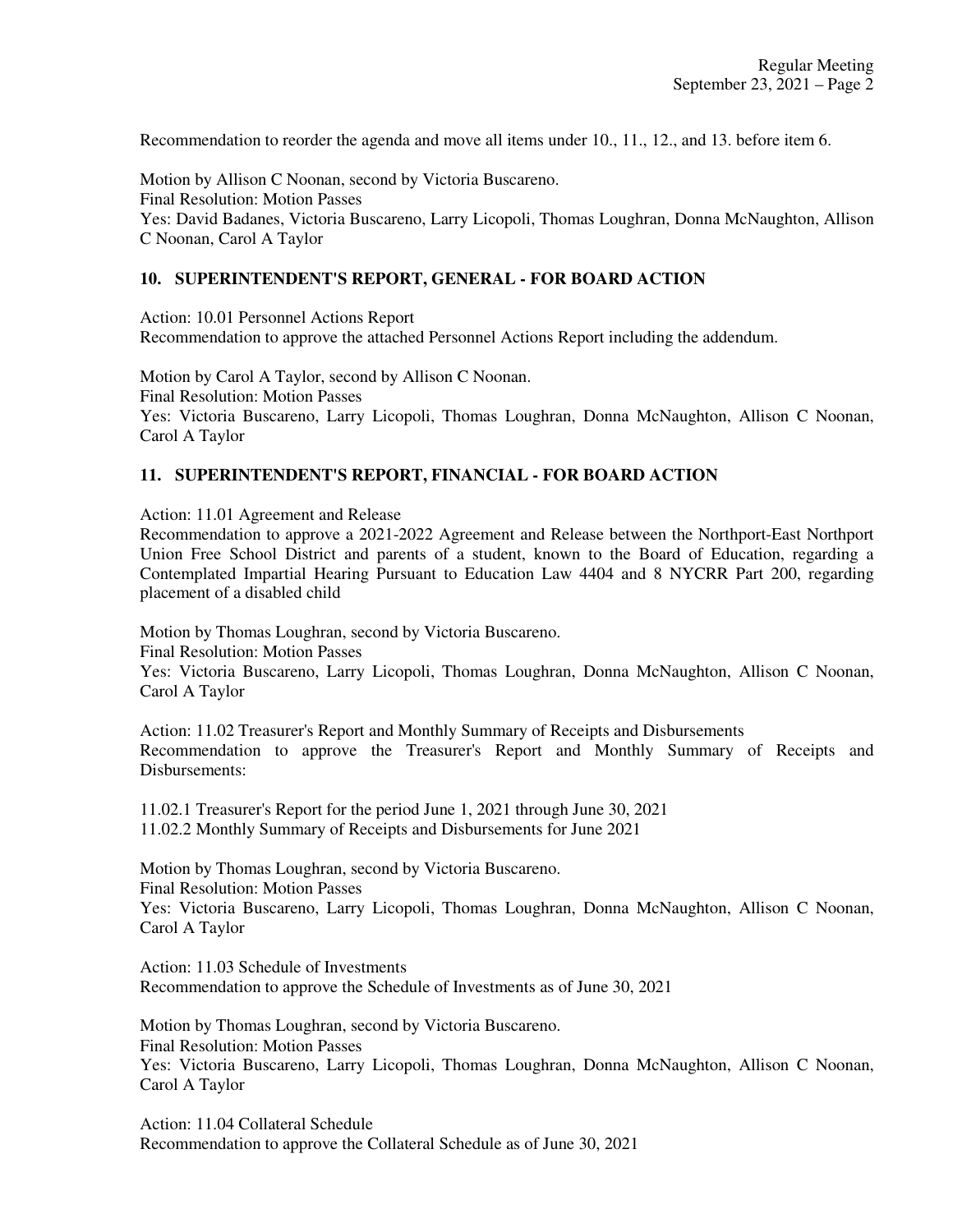Motion by Thomas Loughran, second by Victoria Buscareno. Final Resolution: Motion Passes Yes: Victoria Buscareno, Larry Licopoli, Thomas Loughran, Donna McNaughton, Allison C Noonan, Carol A Taylor

Action: 11.05 Bank Reconciliation Recommendation to approve the Bank Reconciliation Report for the month ended June 30, 2021

Motion by Thomas Loughran, second by Victoria Buscareno. Final Resolution: Motion Passes Yes: Victoria Buscareno, Larry Licopoli, Thomas Loughran, Donna McNaughton, Allison C Noonan, Carol A Taylor

Action: 11.06 General Fund Projected Cash Flow Statement Recommendation to approve the General Fund Projected Cash Flow Statement for the year ending 2020- 2021, Actual Data July 1, 2020 - June 30, 2021

Motion by Thomas Loughran, second by Victoria Buscareno. Final Resolution: Motion Passes Yes: Victoria Buscareno, Larry Licopoli, Thomas Loughran, Donna McNaughton, Allison C Noonan, Carol A Taylor

Action: 11.07 Monthly Revenue and Budget Status Report - School Lunch Fund Recommendation to approve the Monthly Revenue and Budget Status Report - School Lunch Fund for the period July 1, 2020 - June 30, 2021

Motion by Thomas Loughran, second by Victoria Buscareno. Final Resolution: Motion Passes Yes: Victoria Buscareno, Larry Licopoli, Thomas Loughran, Donna McNaughton, Allison C Noonan, Carol A Taylor

Action: 11.08 Monthly Revenue and Budget Status Report - Special Aid Fund Recommendation to approve the Monthly Revenue and Budget Status Report - Special Aid Fund for the period July 1, 2020 - June 30, 2021

Motion by Thomas Loughran, second by Victoria Buscareno. Final Resolution: Motion Passes Yes: Victoria Buscareno, Larry Licopoli, Thomas Loughran, Donna McNaughton, Allison C Noonan, Carol A Taylor

Action: 11.09 Monthly Revenue and Budget Status Report - General Fund Recommendation to approve the Monthly Revenue and Budget Status Report - General Fund for the period July 1, 2020 - June 30, 2021

Motion by Thomas Loughran, second by Victoria Buscareno. Final Resolution: Motion Passes Yes: Victoria Buscareno, Larry Licopoli, Thomas Loughran, Donna McNaughton, Allison C Noonan, Carol A Taylor

Action: 11.10 Monthly Revenue and Budget Status Report - Capital Fund Recommendation to approve the Monthly Revenue and Budget Status Report - Capital Fund for the period July 1, 2020 - June 30, 2021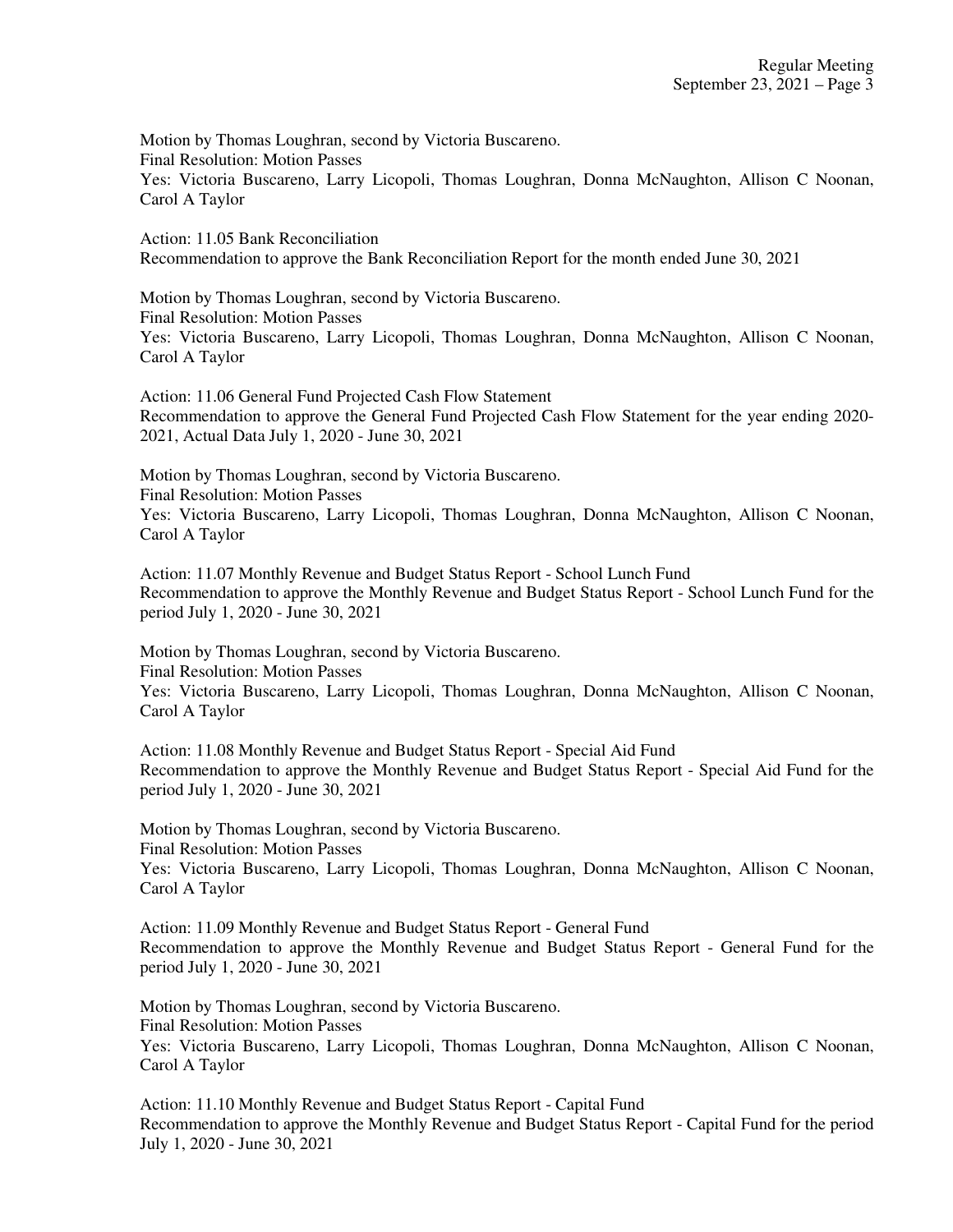Motion by Thomas Loughran, second by Victoria Buscareno. Final Resolution: Motion Passes Yes: Victoria Buscareno, Larry Licopoli, Thomas Loughran, Donna McNaughton, Allison C Noonan, Carol A Taylor

Action: 11.11 Quarterly Student Activity Account Reports Recommendation to approve the Quarterly Student Activity Account Reports for the period July 1, 2020 - June 30, 2021:

11.11.1 Northport High School 11.11.2 East Northport Middle School 11.11.3 Northport Middle School

Motion by Thomas Loughran, second by Victoria Buscareno. Final Resolution: Motion Passes Yes: Victoria Buscareno, Larry Licopoli, Thomas Loughran, Donna McNaughton, Allison C Noonan, Carol A Taylor

Action: 11.12 John Perricone

Recommendation to approve a Supplementary Education Services Agreement between the Northport-East Northport Union Free School District and John Perricone for Keynote Speaker for November 2021 Superintendent's Conference Day, in an amount not to exceed \$2,954.00 (T&L)

Motion by Thomas Loughran, second by Victoria Buscareno. Final Resolution: Motion Passes Yes: Victoria Buscareno, Larry Licopoli, Thomas Loughran, Donna McNaughton, Allison C Noonan, Carol A Taylor

Action: 11.13 BIDS Recommendation to take specified action on the following BIDS:

TRANSPORTATION

11.13.1 AWARD: Bid #22-102T Transportation for District Students with Disabilities and District Students Attending Out of District Schools

Motion by Thomas Loughran, second by Victoria Buscareno. Final Resolution: Motion Passes Yes: Victoria Buscareno, Larry Licopoli, Thomas Loughran, Donna McNaughton, Allison C Noonan, Carol A Taylor

Action: 11.14 Appropriate Reserves, Confirm Budget and Set Tax Levy for 2021-2022 Recommendation to approve the following resolution to Appropriate Reserves, Confirm Budget and Set Tax Levy for 2021-2022:

 "RESOLVED that, pursuant to voter approval on June 15, 2021 of Proposition No. 1, the 2021-2022 Budget Appropriations shall be,

Proposition 1 Annual School District Budget \$174,689,788 Total Budget Appropriation \$174,689,788

 RESOLVED that, pursuant to Section 1318, Subdivision 1, of the Real Property Tax Law, the District shall retain \$6,910,110 of its 2021-2022 total unassigned fund balance, said amount being 4.00% of the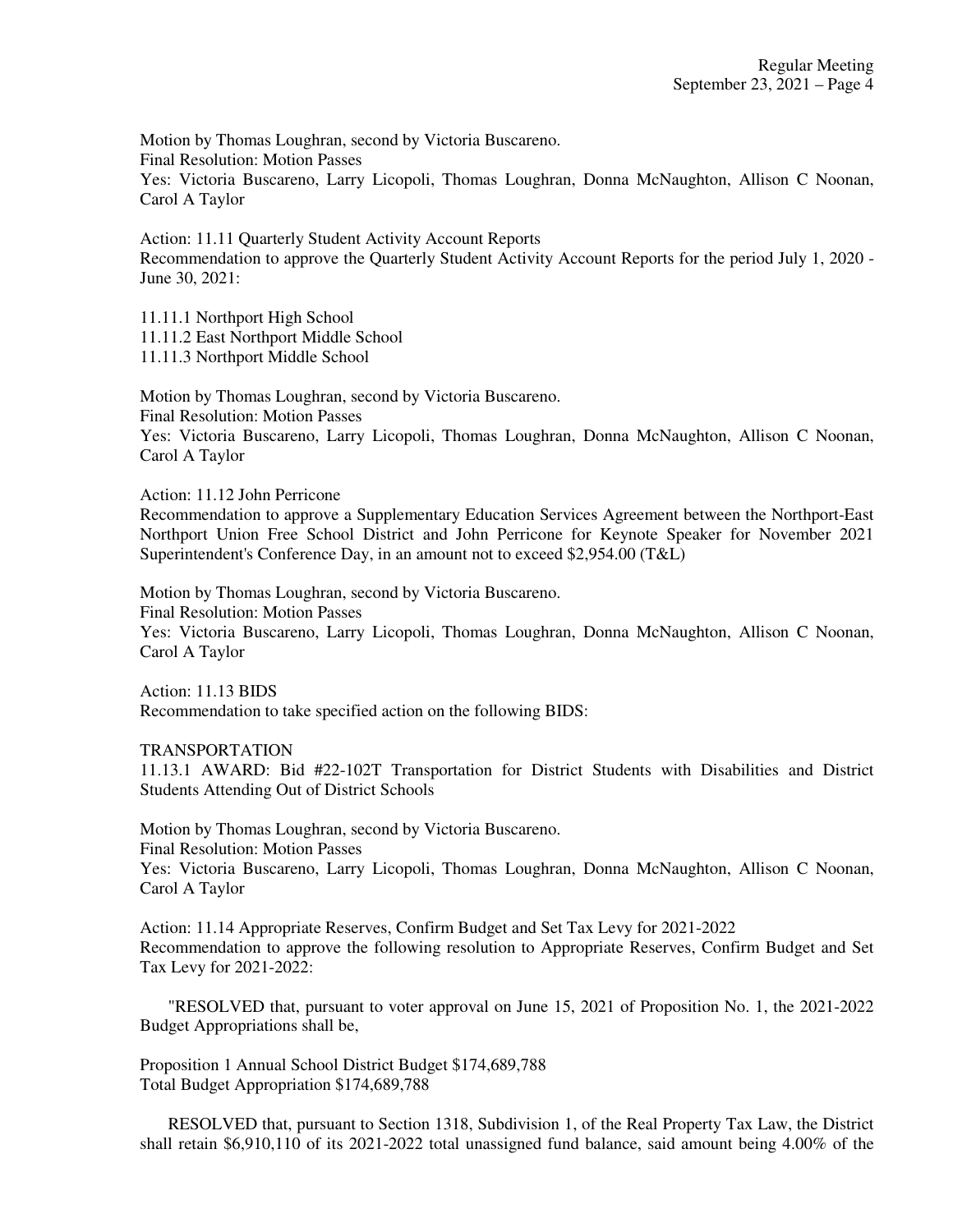voter approved budget and shall apply to the 2021-2022 tax levy the sum of \$2,411,265, the remainder of the 2021-2022 total unassigned fund balance.

 RESOLVED that, pursuant to Subdivision 12 of Section 1604 of the Education Law, the estimated receipts, including the application of the remaining unassigned fund balance as determined above and the required levy of taxes for school district purposes, be established as follows:

Non Tax Revenue \$ 24,972,146 Tax Levy (includes estimated STAR reimbursement of \$6,500,000) \$149,717,642

 RESOLVED that, pursuant to 259 and Subdivision 5(a), Section 1804 of the Education Law, the following additional tax levy also be established: For the School District Library as requested by the Library Trustees \$ 10,033,300

 RESOLVED that, pursuant to Section 8 of the Suffolk County Tax Act and based upon the assessed valuation which has been certified to the District by the Town Assessor, the following computed tax rate per \$100 of assessed valuations be adopted and order certified to the Supervisor of the Town, together with the dollar amounts to be raised by the President of the Board:

Amount to be Levied - Estimated Tax Rate/\$100 AV For Regular School Purposes \$149,717,642 - \$198.667 For School District Public Library \$10,033,300 - \$13.314"

Motion by Thomas Loughran, second by Victoria Buscareno. Final Resolution: Motion Passes Yes: Victoria Buscareno, Larry Licopoli, Thomas Loughran, Donna McNaughton, Allison C Noonan, Carol A Taylor

## **12. SUPERINTENDENT'S REPORT - FOR INFORMATION ONLY**

Information: 12.01 Schedule H - Use of Facilities

## **13. UNFINISHED BUSINESS**

## **6. STUDENT AND STAFF RECOGNITION/ANNOUNCEMENTS FROM THE SUPERINTENDENT OF SCHOOLS**

## **7. SPECIAL REPORTS**

Mr. Robert Banzer, Superintendent of Schools, stated that this weekend is homecoming weekend and there have been a lot of festivities this past week and there will be more this weekend. We had the first full week of schools and we continue to report positive cases. Mr. Banzer reminded the community to be mindful of the protocol and social distancing not only in school but also with outside school activities. The goal is to keep all students in schools.

Mr. Banzer stated the following students made the NYSSMA All-State Performing Ensemble: Nicholas Gilligan, Samantha Libbey, Valentina Masone, Julia Mescallado, Nina Ritter, Benjamin Shea. The following students were selected as alternates: Charlotte Bingham, Juliette Bonchonsky, Peyton Brill, James Conolly, Abigal Friese, James Graziano, Christopher Lucie, Ruby Nolan, Kate Nye, James Posillico, Clare Vogt

Report: 7.01 Update on School Reopening and Goal Implementation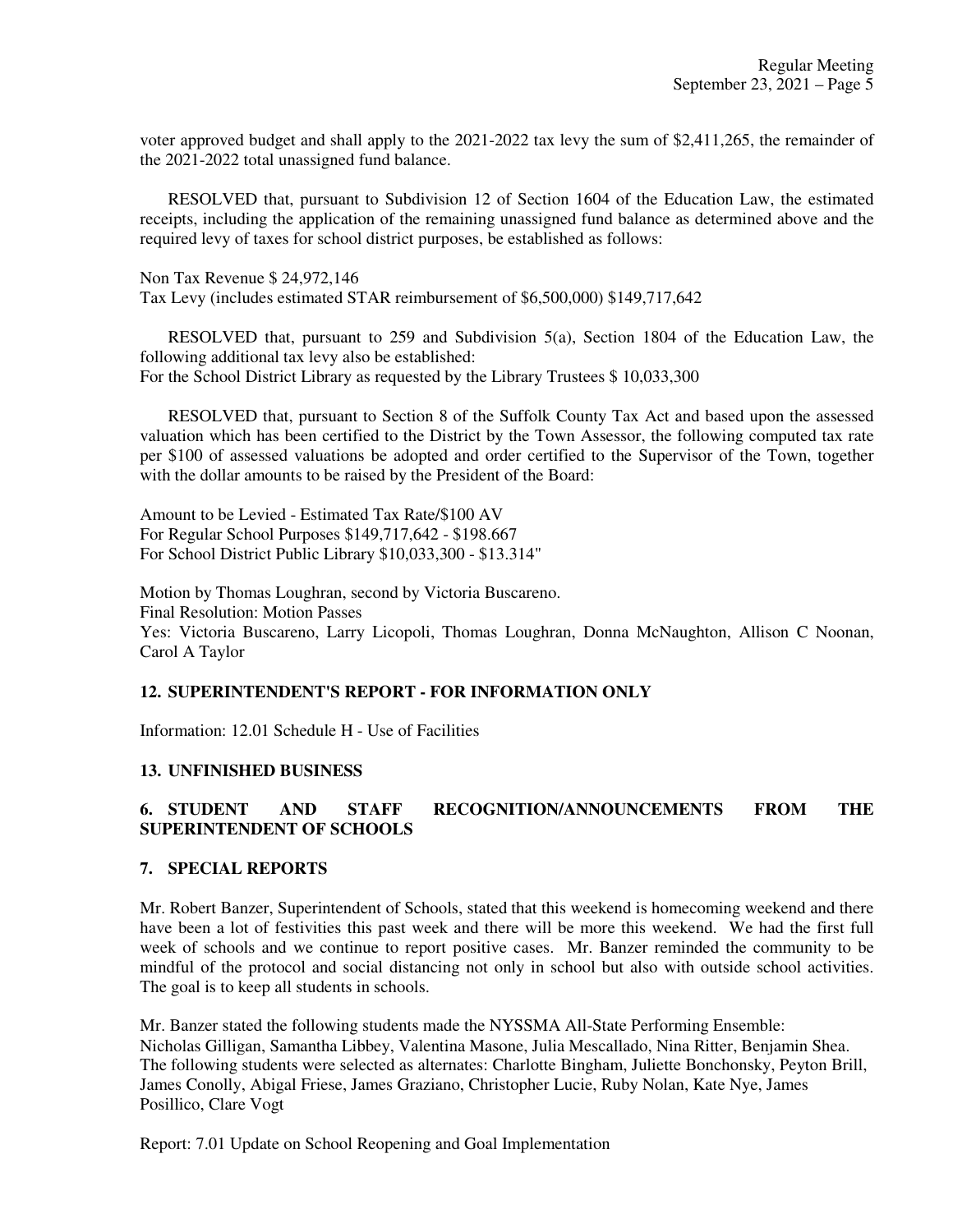

# **Meeting of the Board of Education<br>District Goals Presentation September 23, 2021**

| <b>District Goal</b>                                                                                                                                                                                          | <b>Deliverables</b>                                                                                                                                                                                                                                                                                                                                                                                                                                                                                                                                                                           |              | <b>Board Goal</b><br><b>Alignment</b> |                                    |                        |  |
|---------------------------------------------------------------------------------------------------------------------------------------------------------------------------------------------------------------|-----------------------------------------------------------------------------------------------------------------------------------------------------------------------------------------------------------------------------------------------------------------------------------------------------------------------------------------------------------------------------------------------------------------------------------------------------------------------------------------------------------------------------------------------------------------------------------------------|--------------|---------------------------------------|------------------------------------|------------------------|--|
| Create a financial plan<br>that sustains the<br>district's Mission,<br><b>Vision &amp; Core Beliefs,</b><br>quality facilities and<br>responsive operational<br>services while being<br>fiscally responsible. | Create a budget presentation aligned with the district's<br>educational plan in a format designed to be more user-<br>friendly<br>Develop a series of "School Budgeting 101" videos /<br>٠<br>infographics to provide important context regarding the<br>budgeting process for community members<br>Facilitate the work of a board appointed long range planning<br>٠<br>committee focused on key financial components such as<br>expenses, revenue, fund balance, reserves and facilities to<br>maintain and enhance the high-quality educational program<br>of the district into the future | ommunication | rogress Monitoring                    | elonging, Equity & Dignity for All | <b>Fiscal Planning</b> |  |

| <b>District Goal</b>                                                                                                                   | <b>Deliverables</b>                                                                                                                                                                               |              |                    |                                       | <b>Board Goal</b><br><b>Alignment</b> |  |
|----------------------------------------------------------------------------------------------------------------------------------------|---------------------------------------------------------------------------------------------------------------------------------------------------------------------------------------------------|--------------|--------------------|---------------------------------------|---------------------------------------|--|
| <b>Create a plan for progress</b><br>monitoring that addresses key<br>measures that are identified and<br>prioritized by the district. | <b>Development of district wide Progress</b><br>Monitoring structure.<br>Identification of key measures for review.<br>Create/ utilize an online platform to display/<br>communicate key metrics. | ommunication | rogress Monitoring | Belonging, Equity<br>& Dignity for Al | <b>Fiscal Planning</b>                |  |
|                                                                                                                                        |                                                                                                                                                                                                   |              |                    |                                       |                                       |  |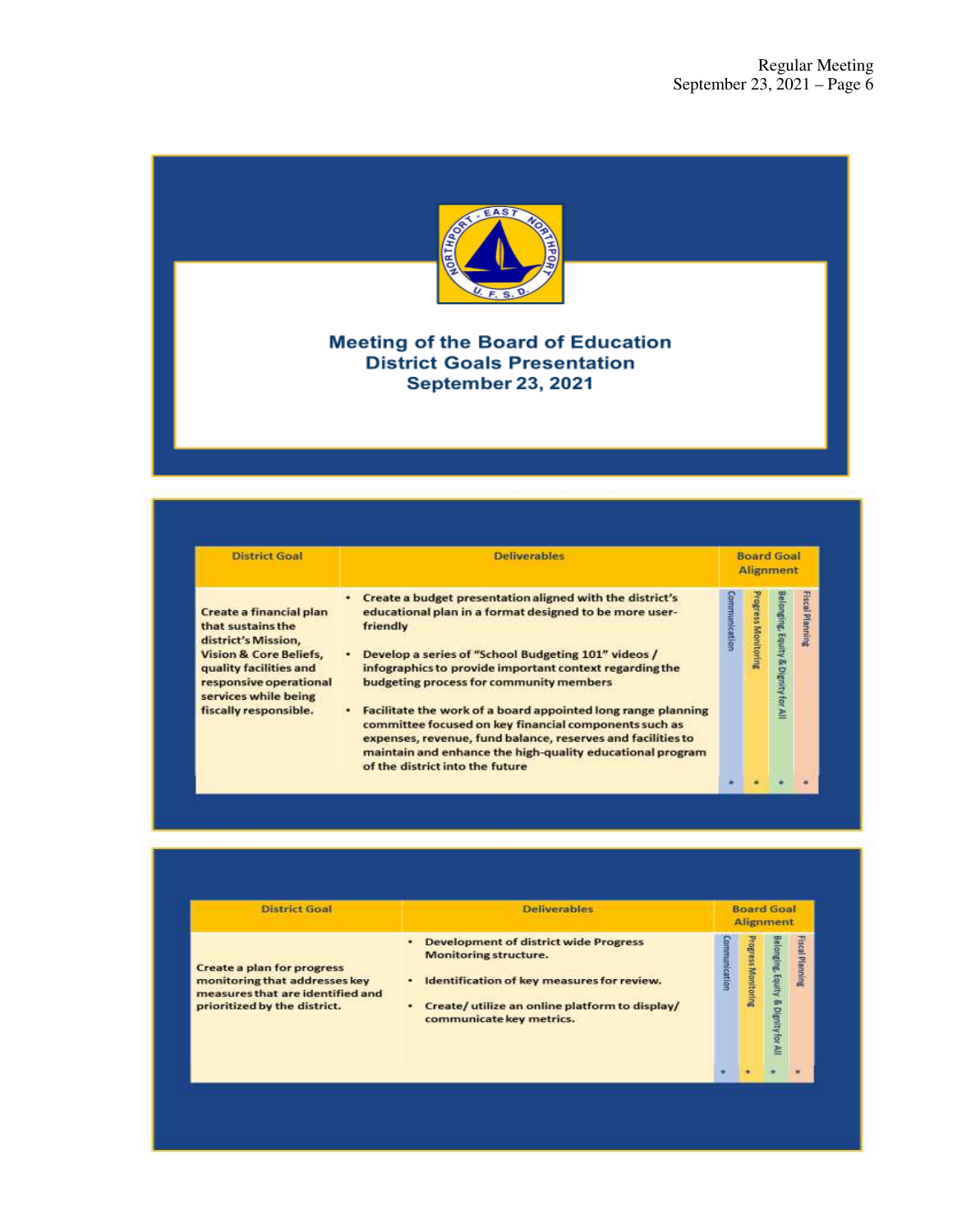| <b>District Goal</b>                                                                                                                     | <b>Deliverables</b>                                                                                                                                                                                                                                                                                                                                                                                                                                                                                                                                            |              | <b>Board Goal</b><br><b>Alignment</b> |                                               |                        |  |  |
|------------------------------------------------------------------------------------------------------------------------------------------|----------------------------------------------------------------------------------------------------------------------------------------------------------------------------------------------------------------------------------------------------------------------------------------------------------------------------------------------------------------------------------------------------------------------------------------------------------------------------------------------------------------------------------------------------------------|--------------|---------------------------------------|-----------------------------------------------|------------------------|--|--|
| Provide innovative, engaging<br>and inclusive instructional<br>opportunities to maximize<br>learning outcomes for all<br><b>students</b> | Implement & communicate initiatives for<br>instructional areas (see schedule)<br>Provide curriculum review in accordance with equity<br>& belonging consultant and board approved<br>committee<br>Implement, monitor and assess "enrichment for all"<br>programs for elementary students and expanded<br>opportunities for grade 5 students.<br>Implement, monitor and assess the expanded ICT<br>model.<br>Implement an enhanced MTSS (Multi-tiered system<br>of support) structure designed to identify and<br>provide tiered learning support for students. | ommunication | rogress Monitoring                    | <b>elonging, Equity &amp; Dignity for All</b> | <b>Fiscal Planning</b> |  |  |

| <b>Board Meeting Date</b> | <b>UPDATE</b>                   | <b>Board Meeting Date</b> | <b>UPDATE</b>              |
|---------------------------|---------------------------------|---------------------------|----------------------------|
| Oct. 20, 2021             | Responsive Classroom            | Feb.10, 2022              | Social Studies             |
| Nov. 4, 2021              | World Language & ENL            | Mar. 17, 2022             | <b>FACS &amp; Business</b> |
| Nov. 18, 202              | Special Education               | Apr.26, 2022              | Physical Education/Health  |
| Dec. 9, 2021              | Reading & Math                  | May 5, 2022               | Art & Music                |
| Jan. 13, 2022             | <b>STEM</b>                     | June 2, 2022              | ELA/Writing                |
| Jan.27, 2022              | <b>Student Support Services</b> |                           |                            |

| <b>District Goal</b>                                                                                                                                                                                        | <b>Deliverables</b>                                                                                                                                                                                                                                                                                                                                                                                                                                                                                                                                                                                      |               | <b>Board Goal</b><br><b>Alignment</b> |                                   |                 |  |
|-------------------------------------------------------------------------------------------------------------------------------------------------------------------------------------------------------------|----------------------------------------------------------------------------------------------------------------------------------------------------------------------------------------------------------------------------------------------------------------------------------------------------------------------------------------------------------------------------------------------------------------------------------------------------------------------------------------------------------------------------------------------------------------------------------------------------------|---------------|---------------------------------------|-----------------------------------|-----------------|--|
| <b>Create conditions for a safe and</b><br>supportive school environment<br>where students possess a sense of<br>belonging and develop the social<br>emotional competencies to<br>navigate a complex world. | <b>Implement an enhanced MTSS (Multi-tiered)</b><br>system of support) structure designed to identify<br>and provide tiered social emotional support for<br>students (includes results from Panorama Survey)<br><b>Review the District's code of conduct</b><br>Research, investigate and integrate restorative<br>practices<br>Continue to implement, monitor and assess<br>building health and safety procedures<br>Review resources and support in accordance with<br>equity & belonging consultant and board<br>approved committee<br><b>Continue to implement and adjust Back to School</b><br>Plan | Communication | rogress Monitoring                    | elonging, Equity & Dignity for Al | Fiscal Planning |  |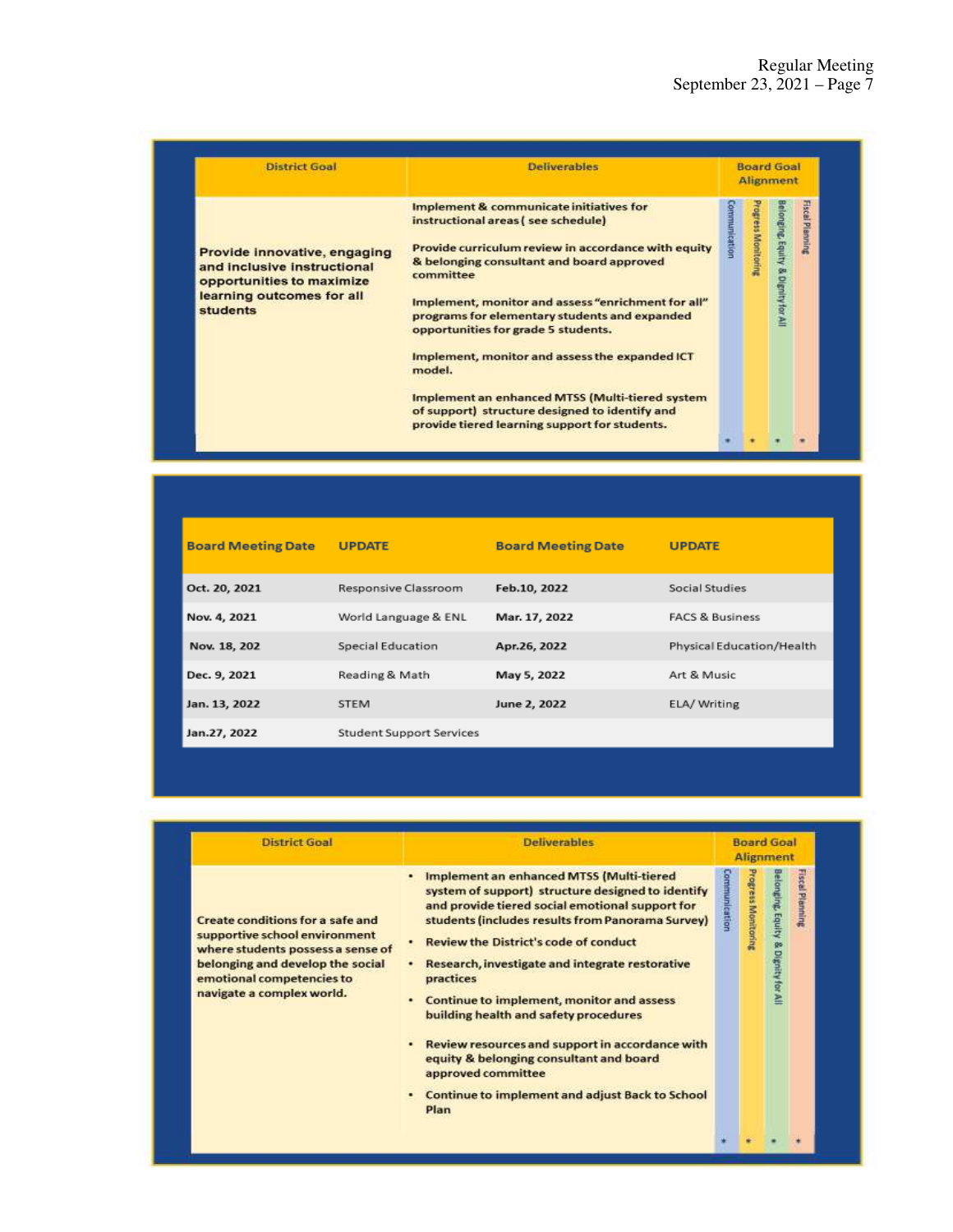| <b>District Goal</b>                                                                                                                     | <b>Deliverable</b>                                                                                                                                                                                                                                                                                                                                                                                                                                                                                                                                                                                                                                                                                                                                                                     |              | <b>Board Goal</b><br><b>Alignment</b> |                                   |                 |  |
|------------------------------------------------------------------------------------------------------------------------------------------|----------------------------------------------------------------------------------------------------------------------------------------------------------------------------------------------------------------------------------------------------------------------------------------------------------------------------------------------------------------------------------------------------------------------------------------------------------------------------------------------------------------------------------------------------------------------------------------------------------------------------------------------------------------------------------------------------------------------------------------------------------------------------------------|--------------|---------------------------------------|-----------------------------------|-----------------|--|
| <b>Engage communication strategies</b><br>& protocols to ensure that all<br>members of the school community<br>are informed and included | Enhance partnerships with PTA organizations.<br>Offer relevant Parent Workshop opportunities, providing parents<br>with opportunities to familiarize themselves with district<br>initiatives.<br>Utilize data from Parent Square Application and social media to<br>measure communication engagement.<br>Expand the email database to include residents who do not have<br>students in school.<br>Develop Alumni Relations email database to share exciting school<br>news and updates, as well as to survey for progress monitoring.<br>Provide tools for individuals in need of an alternative means of<br>communication/languages.<br>Continue to identify and publish relevant information and positive<br>district news through social media platforms and local news<br>outlets. | ommunication | rogress Monitoring                    | elonging, Equity & Dignity for Al | Fiscal Planning |  |

There was a brief discussion regarding STEM courses, how to measure outcomes, and expanding the database.

**8. COMMUNICATIONS** - Please Note: This is the opportunity for persons who had written letters to the Board.

There were no communications to the Board requiring Board action.

**9. PUBLIC COMMENT/PARTICIPATION** - Please Note: Community members are invited to share their questions, comments, or concerns with the School Board. When speaking, citizens should state their name and address for the record and limit their presentation to 5 minutes. If you wish to participate via Zoom please sign up at the following link by 4:00 p.m. on Thursday, September 23rd: https://forms.gle/7prMXU911WfR4tte8. Where possible, the Board will answer factual questions immediately. A written response may be provided when information is not available. If a response would involve discussion of Board Policy or decisions which might be of interest to citizens not present at the meeting, the Board may place the item on a future meeting agenda.

President Licopoli stated that the District had a "When in Doubt, Check it Out" reference page with established procedures to respond to questions and suggestions from parents and residents. It is printed in the District Calendar and will be posted to the website.

Name Comment

- Christina Karman Stated that she feels there is a big difference between equity and equality in the district. The kids attending new schools are having a hard time adjusting. The District did not take a look at the big picture before closing two elementary schools with what would happen to the kids.
- Kyle Halm Stated he has concerns about district communication. There should be one form of communication and make it easier for parents.
- Nicole Richichi States she has concerns about the transition for elementary students. Some children are struggling with being ripped out of their home schools. Asked if there was specific funding for the transition and toward the mental health of students.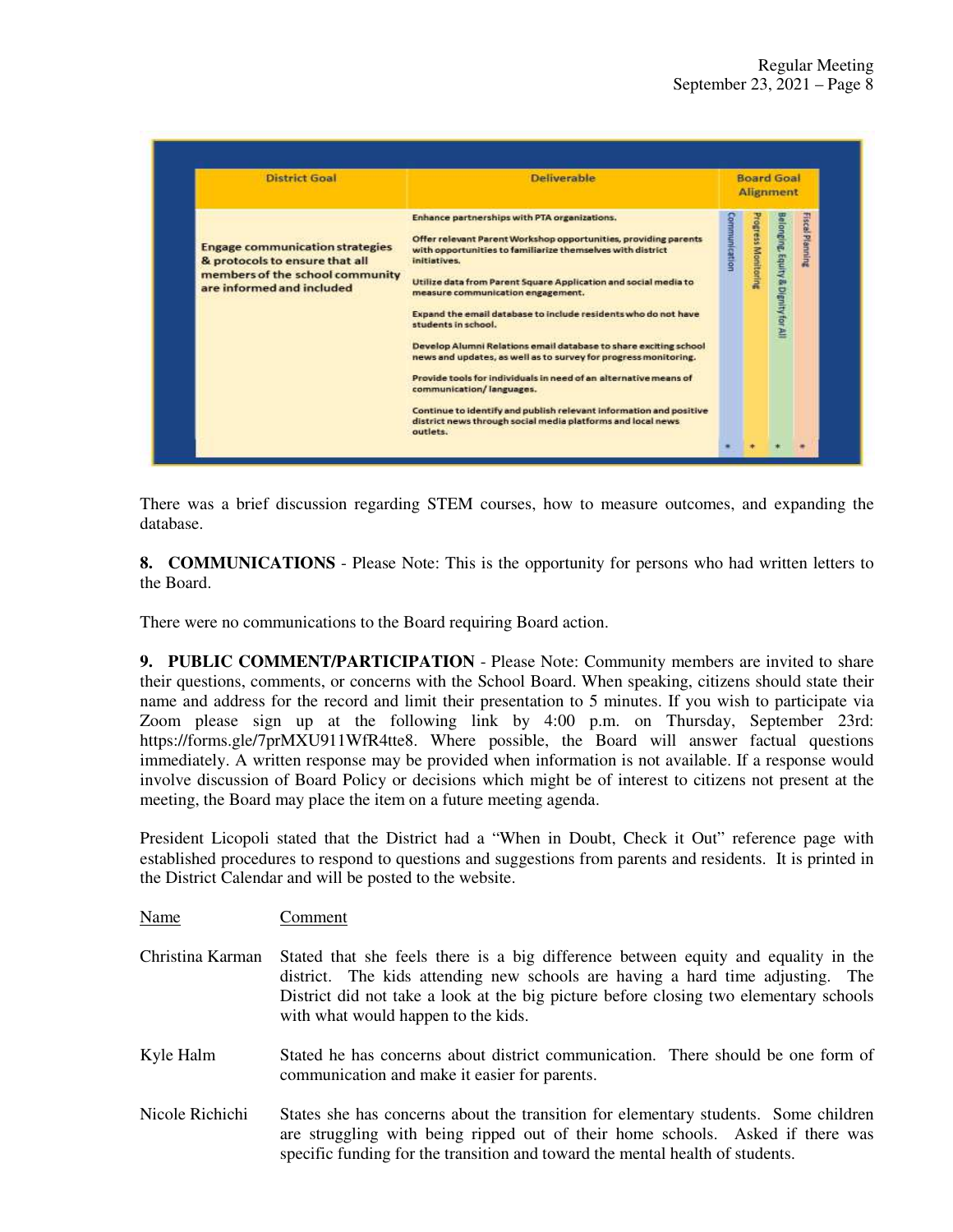Tammie Topel Asked about the \$1.9 million COVID aid and if the district had to be in compliance with all mandates. Asked if there is extra mental health counseling especially for the students who attended the schools that closed.

#### **14. NEW BUSINESS**

Information: 14.01 Newsday Marching Band Festival

Trustee Loughran drafted a letter to Newsday regarding the cancellation of the Marching Band Festival for the Board's approval.

Recommendation to endorse Trustee Loughran's letter to Newsday regarding the cancellation of the Marching Band Festival

Motion by Carol Taylor, second by Victoria Buscareno. Final Resolution: Motion Passes Yes: Victoria Buscareno, Larry Licopoli, Thomas Loughran, Donna McNaughton, Allison C Noonan, Carol A Taylor

Action: 14.02 Board Policy #2300 Recommendation to approve the following resolution:

 "WHEREAS, the Northport-East Northport Union Free School District Board of Education adopted the 2021-2022 Board Goals on September 9, 2021,

WHEREAS, the 2021-2022 Board Goals included proposed revisions to the agenda,

 WHEREAS, Board Policy #2300 – Board of Education Meetings – Types, Agendas, Procedures, and Minutes, determines the order of business at regular meetings,

 WHEREAS, the Board wishes to adopt the proposed revisions to the agenda for the October 7, 2021 Regular Meeting,

 THEREFORE, BE IT RESOLVED, that the Board of Education suspends the order of business at regular meetings under Board Policy #2300 beginning October 7, 2021"

Motion by Victoria Buscareno, second by Thomas Loughran.

Final Resolution: Motion Passes

Yes: Victoria Buscareno, Larry Licopoli, Thomas Loughran, Donna McNaughton, Allison C Noonan, Carol A Taylor

**15. ADJOURNMENT** - Board policy requires adjournment by 10:30 pm, unless meeting is extended by vote.

Information: 15.01 Upcoming Meetings

REGULAR MEETING Thursday, October 7, 2021 7:00 p.m. William J. Brosnan School